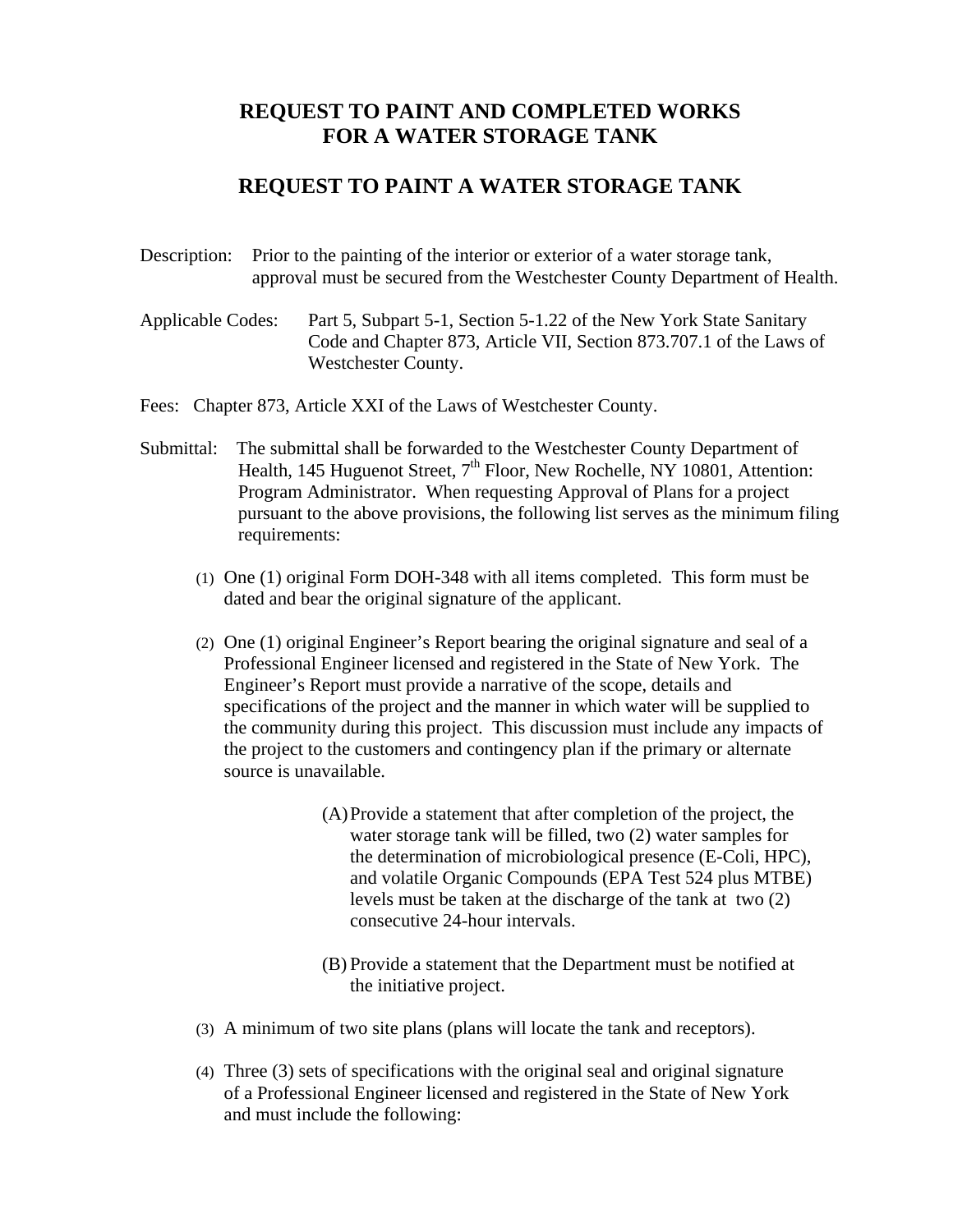- A) A discussion of the method of removal of the existing surface coating for both the interior and exterior. All removal methods including sandblasting must address the reduction of fugitive air emissions, prevention of soil or water contamination.
- (B) If the exterior coating contains lead then sampling of soil for lead in the vicinity of tank must be performed prior to and after completion of the project. Prior project lead results must be submitted to the Department before initialization of the project.
- (A) Denote the type of interior surface coating and its acceptability with respect to NSF requirements.
- (B) Provide manufacturer's requirement for the application, and curing of all interior coats, include parameters such as air temperature, curing time, humidity, and conformity to AWWA D102-03 Section 4.3 or latest AWWA Standard.
- (C) Denote the type of exterior surface coating.
- (D) Provide manufacturer's requirement for the application, and curing of all exterior coats; include parameters such as air temperature, curing time, humidity, and conformity to AWWA D102-03 Section 4.2 or latest AWWA Standard.
- (E) Provide a statement that disinfection of the tank will be performed in accordance with AWWA Standard 652-02 except Section 4.3.13 or latest AWWA Standard.
- (F) Provide a statement that after completion of the project, the water storage tank will be filled, two (2) water samples for the determination of microbiological presence (E-Coli, HPC) and volatile Organic Compounds (EPA Test 524 plus MTBE) levels must be taken at the discharge of the tank at two (2) consecutive 24-hour levels.
- (G) Provide a statement that the Department must be notified at the initiative project.